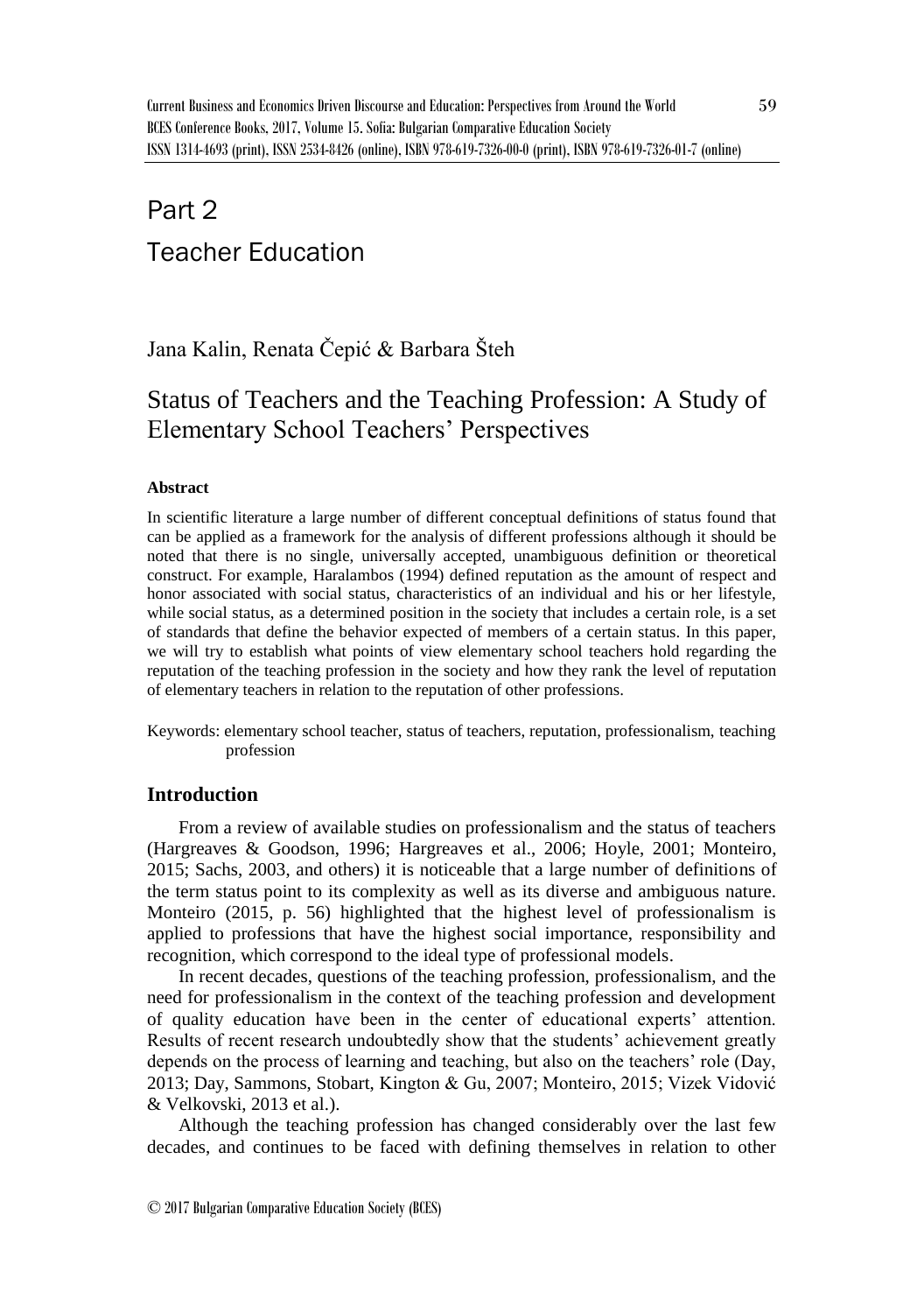professions, it is clear that over time the role and tasks of teachers have increased, while their status, compared to other professions, has remained stagnant or has even lowered as confirmed by the results of many different national and international reports. MacBeath (2012) observed that teachers, unlike most other professions, burdened with excessive expectations that society places before them, are caught between high expectations and low professional respect. The few studies conducted in Croatia (e.g. Maršić, 2007; Radeka & Sorić, 2006; Radeka, 2007) also pointed to the dissatisfaction of teachers with their social prestige and status. However, the situation is not the same in all countries. Unlike in England, France, Germany, the United States, New Zealand, and Austria, where the social status of teachers is evaluated as unfavorable, this profession continues to enjoy a good social status in countries such as Scotland, Ireland, Sweden, Finland, and Iceland (Verin, 2004 in Jukić & Reić Ercegovac, 2008).

Monteiro (2015, pp. 63-66) summarized the main features of the overall status of the teaching profession into four groups by synthesizing national and international reports and studies. These are:

1) *Professional and social status are not very prestigious* (lack of challenge criteria for the selection, education, evaluation, low salaries, limited teachers' autonomy, deprofessionalization and feminization of the profession, and others);

2) Lack of or reduced working conditions;

3) Diminishing importance of the teaching profession in public eye;

4) *Other factors* associated with the students' dissatisfaction with the school, school reforms, aggressive students and sometimes parents, and the loss of the traditional direct monopoly as a source of knowledge.

In this paper, we tried to establish what point of view of elementary school teachers hold about the reputation of the teaching profession in the society and how do they rank the level of prestige in relation to the reputation of other professions.

#### **Method**

The Scale of reputation was constructed based on a review of the theory and previous research about teacher reputation. We created eight items that shape the Scale of reputation. We included four positive and four negative statements about the reputation of teachers which were listed alternatively in the questionnaire. Statements relating to the general attitude about the reputation of teachers and the importance of teachers' work with regards to the society, the respect and relationship of parents, students, and teachers towards teachers, and the financial dimension of the profession. Teachers were asked to evaluate their level of agreement with statements on a five-point Likert scale (*1 - strongly disagree, 2 disagree, 3 - partly agree, 4 - agree, 5 - strongly agree*).

We also asked the teachers to classify ten professions (preschool teacher, elementary school teacher, high school teacher, university professor, doctor, nurse, lawyer, entrepreneur, journalist, and stage actor) with regards to the degree of reputation on a scale of 1 to 10, where 1 means the least respected profession and 10 the most respected profession in the society. We started from Hoyle's (2001) threecomponent definition of the status of the profession, according to which the component of reputation (Occupational Prestige) indicates status, which is defined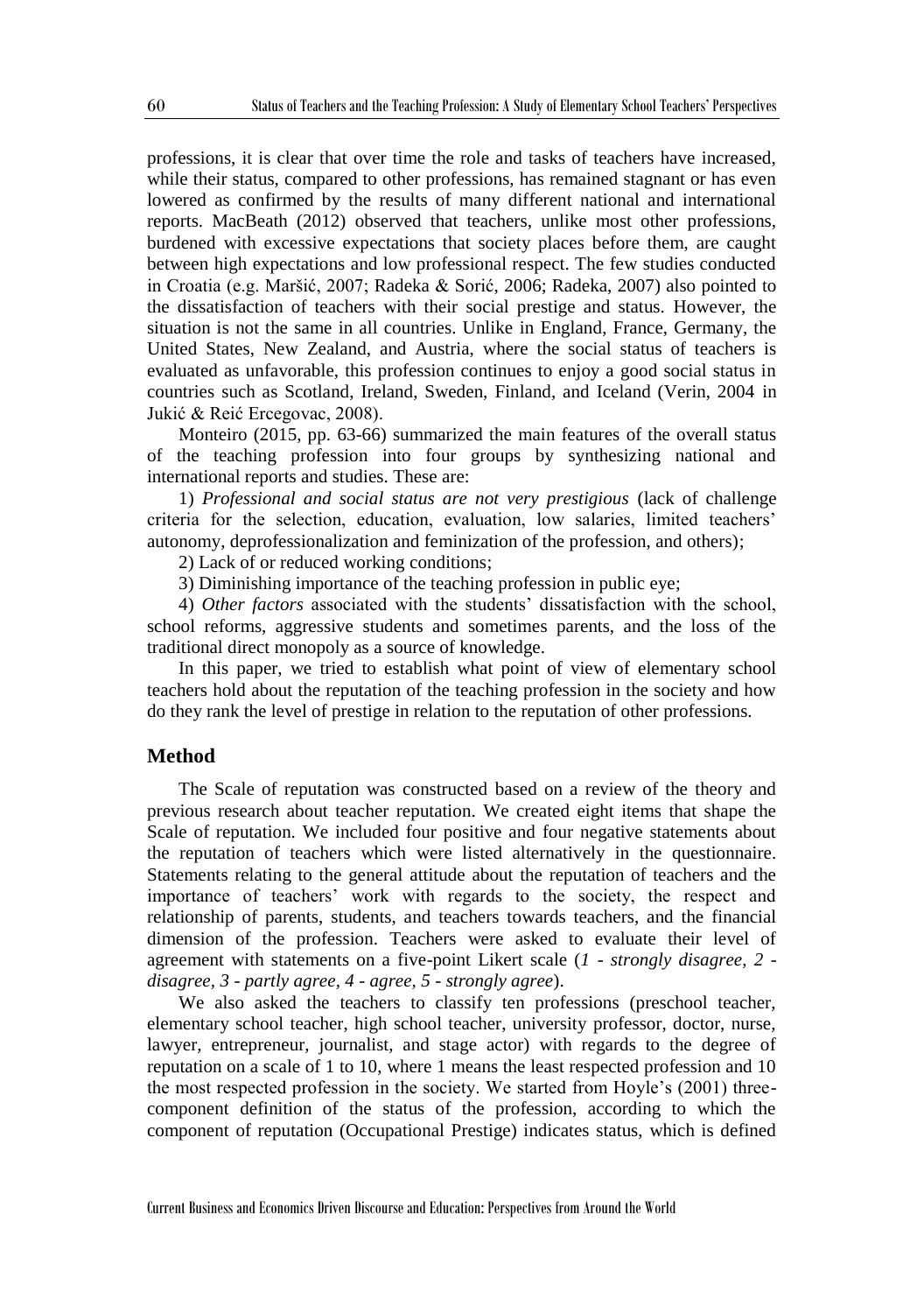by public opinion – public perception of the relative position of a profession in the hierarchy of professions.

We applied the questionnaire to a representative sample of Slovenian and Croatian teachers and analyzed the differences. The study included a total of 1,867 teachers (764 Slovenian and 1,103 Croatian teachers correctly filled in the questionnaire).

#### **Results and discussion**

#### *Views of teachers about the reputation of the teaching profession*

We determined what views elementary school teachers hold about the reputation of the teaching profession. Research has revealed that Croatian teachers achieve on average higher scores on the Scale of low reputation when compared to Slovenian teachers ( $M = 4.01$   $M = 3.83$ ) and the differences are statistically significant. It can be concluded then that Croatian teachers have a lower perception of their reputation than Slovenian teachers. For statements which form the Scale of low reputation the difference between Croatian and Slovenian teachers proved to be statistically significant in all statements except one  $-$  "The low reputation of the teaching profession affects my satisfaction with work". On average, teachers tend to agree with this statement (average rate for the entire sample was 3.74).

The entire sample mainly agrees that the teaching profession does not have a high reputation in the society ( $M = 4.28$ ); Croatian teachers thereby achieved a higher statistically significant average rate than Slovenian ( $M = 4.39$  M = 4.13). From the average score it is evident that teachers agree that they receive lower salaries than other equally demanding professions with the same level of education  $(M = 4.23)$ . At this statement Croatian teachers achieved the highest average score and statistically significantly differ from Slovenian teachers ( $M = 4.42$  M = 3.97), which is probably due to a worse economic situation in Croatia and lower average salaries of elementary school teachers. In this regard it should be noted that the Republic of Croatia considerably lags behind the EU averages and does not follow its recommendations in terms of the percentage of GDP which should be allocated for education and scientific research. The EU average for education is 4.5%, while the Croatian is 3.5%. According to data from the Institute for the Development of Education, Slovenia allocates 5.7% of its GDP for education, which puts it in the top 15 countries of the European Union when it comes to investing in education. Also, based on the main requirements, i.e. EU recommendations (2015) countries should provide at least 6% of their GDP for education, which has yet to be achieved in many countries. Among the factors that adversely affect the social position and status of the teaching profession are in particular low salaries of teachers and in this research we found that elementary school teachers share this view.

Slovenian teachers also achieve a significantly higher level of agreement regarding another statement on the Scale of low reputation when compared to Croatian teachers. Slovenian teachers largely agree with the statement that the media usually portrays teachers in a negative light ( $M = 3.56$  M = 3.44). This raises the question of what teachers can do to improve their reputation in the society in terms of promoting their status and professionalism.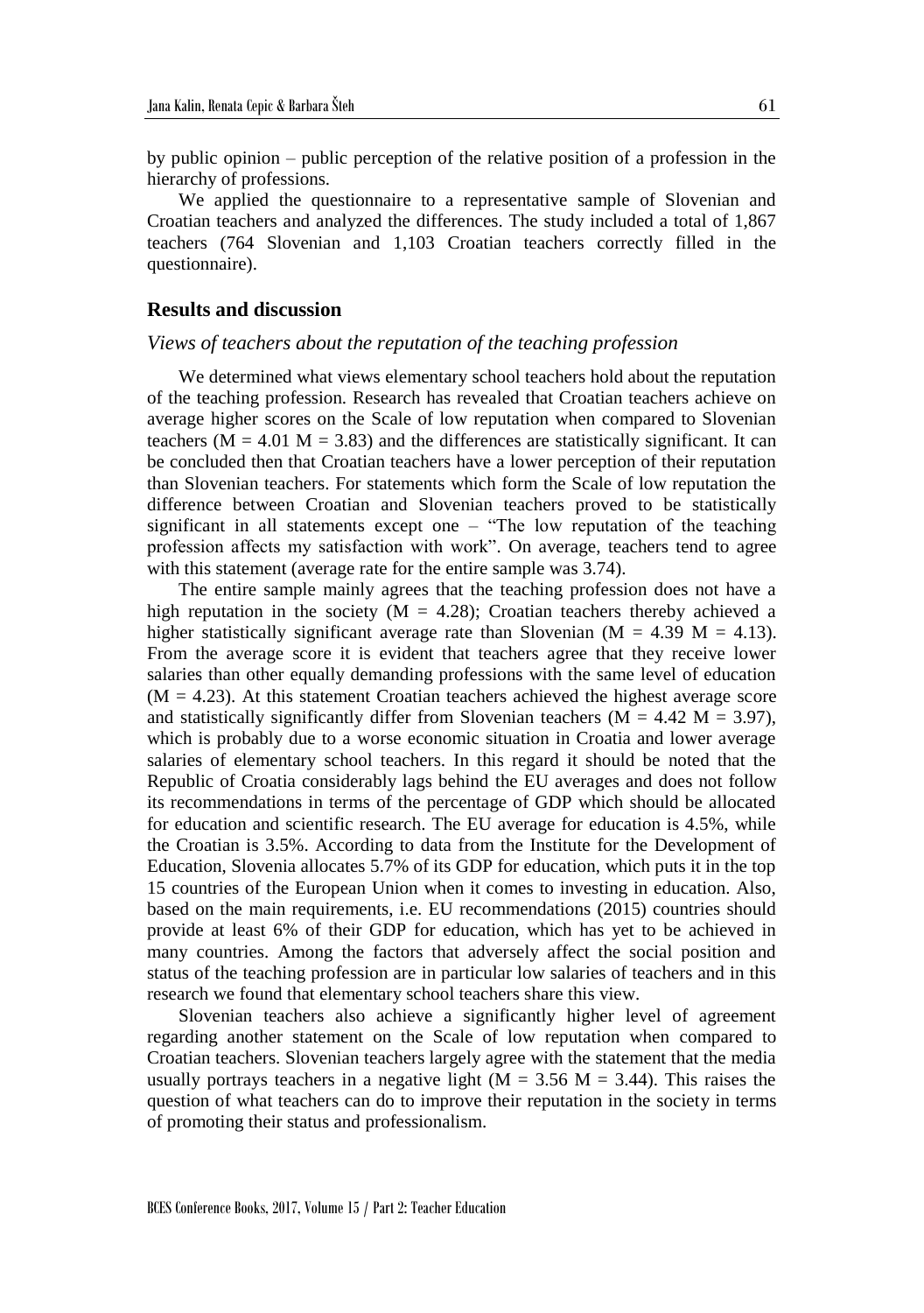Concerning positive statements about the teaching reputation the entire sample of teachers largely agrees that the work of teachers is among the most important ones in the society  $(M = 4.15)$ , which is in line with our expectations. Croatian teachers agree to a significantly higher degree with this statement than Slovenian teachers ( $M = 4.25$  M = 4.01). Teachers agree to a somewhat lesser degree with the statement that the teaching profession provides a regular income and financial independence  $(M = 3.32)$  although the majority of teachers in the sample has an indefinite employment contract. There are also reported statistically significant differences between Croatian and Slovenian teachers, which in turn can probably be attributed to the weaker economic situation in Croatia. Croatian teachers believe to a lesser extent that the teaching profession provides regular income ( $M = 3.10$  M = 3.62).

In the entire sample, the teachers least agree that parents respect teachers ( $M =$ 2.66) and that students respect teachers  $(M = 2.91)$ . Again, there are significant differences between Croatian and Slovenian teachers. In both cases Slovenian teachers on average agree more that parents ( $M = 2.71$  M = 2.62) and students ( $M =$  $3.00 \text{ M} = 2.85$ ) respect teachers. In this context we mention Verhoeven et al. (2006), who pointed out that a certain degree of responsibility for the societal reputation lies in the hands of teachers and that through their professional activity they can certainly contribute to achieving greater respect among their students and parents for their work and thereby contribute to shattering of the myth that the society has no respect for teachers.

Croatian teachers agree to a greater extent than Slovenian teachers with the fact that teaching is amongst the most important professions in the society, while, on the other hand, they evaluate to an even greater extent that teaching has a low reputation in the society and is less paid than other equally demanding professions. On the other hand, Croatian teachers agree to a lesser extent than Slovenian teachers that their occupation allows regular income and financial independence, as well as that their parents and students respect them. From the abovementioned it can be concluded that Croatian elementary school teachers feel that their profession has a lower standing in the society than Slovenian elementary school teachers.

#### *Reputation of the teaching profession compared to other professions*

We were interested to know how elementary school teachers rank the reputation of their profession compared to the reputation of other professions. We differentiated ten professions (preschool teacher, elementary school teacher, high school teacher, university professor, doctor, nurse, lawyer, entrepreneur, journalist, and stage actor) with regards to the degree of reputation. Both Croatian and Slovenian teachers on average ranked doctors the highest, however, the reputation of doctors in the Slovenian subsample has a significantly higher average ranking in comparison with the Croatian subsample of teachers ( $M = 8.14$  M = 7.85). In the second place on the level of reputation are lawyers, both among Slovenian and Croatian teachers, and there are no major differences between them. It is surprising that entrepreneurs are ranked third on the scale of reputation among both, Croatian and Slovenian teachers, whereby this profession occupies a significantly higher average rank ( $M = 7.07$  M = 6.62) on the Croatian subsample. The results may not be so surprising in an increasingly consumer-oriented society where a good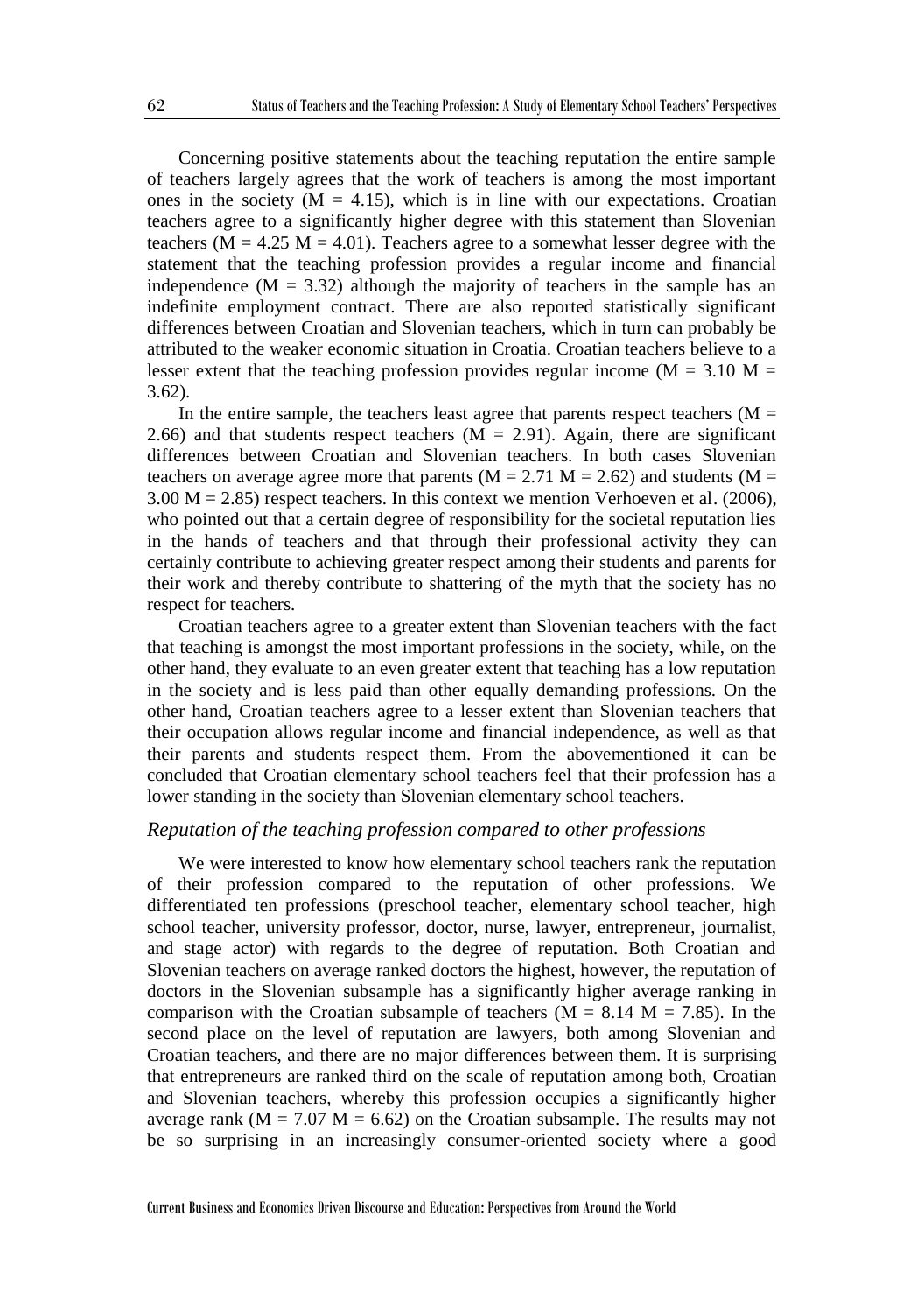economic status and material goods rank high on the scale of values. According to estimates of elementary school teachers, the profession of a university professor ranks only fourth and occupies a somewhat better position among Slovenian teachers in relation to Croatian ( $M = 6.45$  M = 6.23). Both Croatian and Slovenian teachers rank theater actors and journalists in the middle of the scale of reputation, whereby Slovenian teachers rank the journalists slightly better  $(M = 5.26 M = 5.01)$ , which may even be surprising given that Slovenian teachers largely agree that the media usually show teachers in a negative light.

As it was expected, the following professions can be found in the bottom part of the scale: high school teacher, nurse, and elementary school teacher with the preschool teacher in the last place. It is interesting that Croatian teachers ranked the reputation of nurses higher than secondary school teachers ( $M = 4.76$  M = 4.55), while the Slovenian teachers, contrary to this, on average ranked high school teachers higher than nurses ( $M = 4.89$  M = 4.00). Due to this, there are statistically significant differences between the two subsamples. Croatian and Slovenian teachers ranked on average the reputation of preschool teachers the lowest, while they ranked their own profession second, with the occupation of elementary school teachers as having a slightly better average ranking in the Slovenian subsample compared to the Croatian subsample ( $M = 3.94$   $M = 3, 61$ ).

#### **Conclusion**

In our study, we were interested to find out how the status of the teaching profession is perceived by the teachers themselves – they evaluated their agreement with some viewpoints regarding the prestige of the teaching profession in the society. In all statements connected to the reputation statistically significant differences were noticed between Croatian and Slovenian teachers, except in the statement "The low reputation of the teaching profession affects my satisfaction with work". It can therefore be concluded that Croatian elementary school teachers perceive the profession as having a lower reputation in the society than their Slovenian colleagues.

We were curious to know how teachers evaluate their profession in comparison to other professions. As expected, the results show that Croatian and Slovenian teachers rank the occupation of doctors the highest, followed by lawyers and entrepreneurs in terms of the degree of reputation. The occupation of a university professor is ranked (only) fourth on the scale of reputation (the highest rank among teaching professions). At the bottom part of the scale of reputation both among Croatian and Slovenian teachers is the occupation of preschool teachers and elementary school teachers.

The results obtained in our study are confirmed by the results of other studies (e.g. Symeonidis, 2015), according to which the status of teachers varies depending on the education sector. The general perception of the professional status of teachers is "average" in all educational sectors except in higher education. A lower status is perceived more frequently in the field of early childhood, vocational training, and education of assistant teachers. Preschool teachers, teachers with vocational degrees, and additional teaching staff are associated with a lower professional status compared to other sectors, particularly higher education. It is known that women dominate the preschool and elementary school education and research has found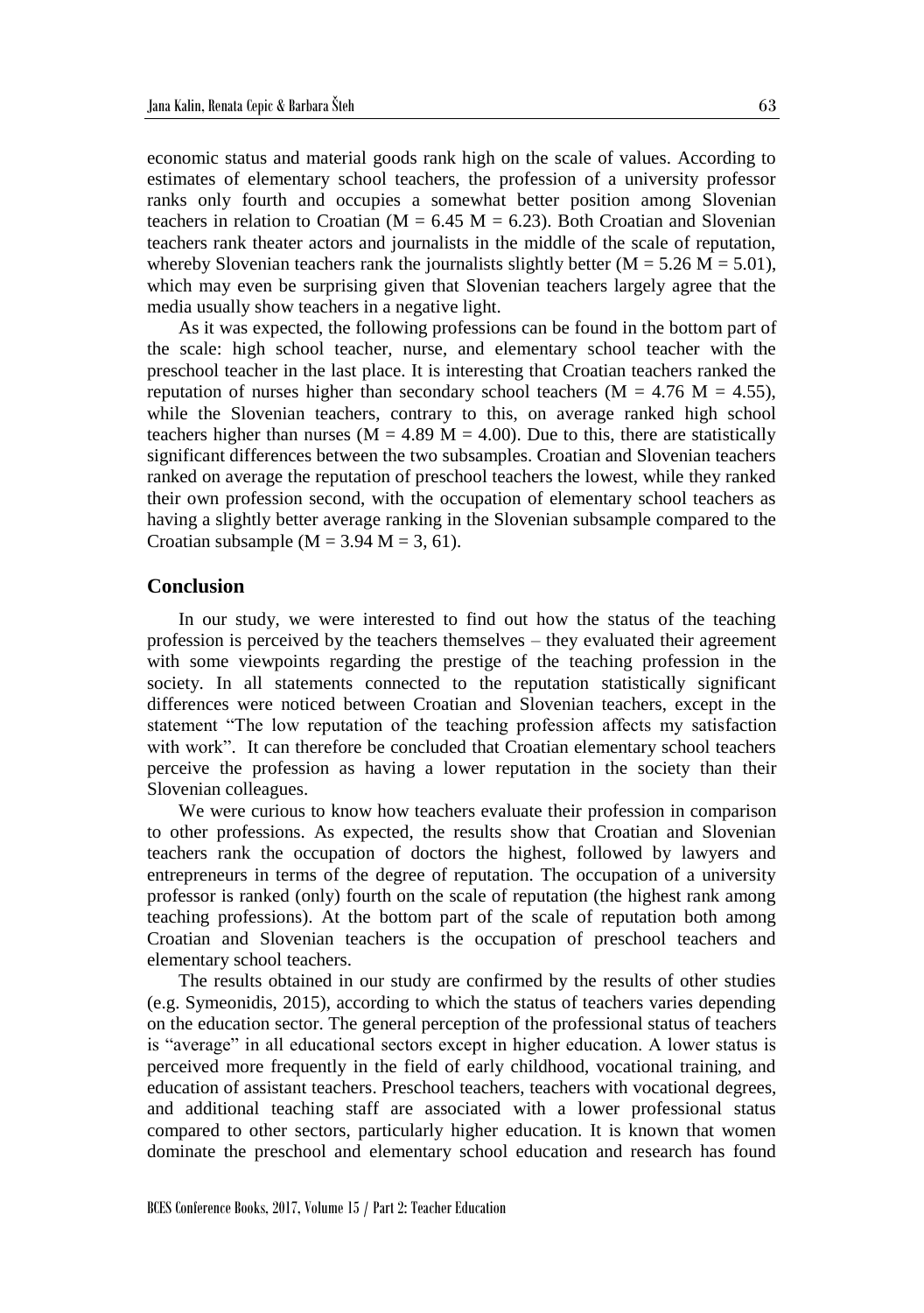connections between the professional status and salary as well as the existence of a connection between the feminization of the teaching profession, low status, and reduced salaries. Our research shows that elementary school teachers themselves do not attach a high reputation even to higher education teachers, and ranked them on average on the fourth place among the ten professions.

It would be interesting to find out how others evaluate the work of teachers and their reputation. Imamović (2014) determined on a sample of Slovenian teachers that teachers rank themselves lower on the scale of importance of occupations than the parents of their students. It is worth to think about how teachers perceive their position in the society and the importance attributed to them. What is worrying is perhaps the fact that Croatian and Slovenian teachers in our study agree the least with the fact that they are respected by the students who are the first "users" of their knowledge.

One of the central and open questions that arises from all previously considered findings is the question of which measures could be used to possibly improve the status of teachers in the society.

In a recent report of the Education International Research Institute (EI) (Symeonidis, 2015, pp. 12-13) on how to improve the status of teachers and the teaching profession the following priorities in the creation of educational policy are emphasized: 1) improvement of salaries and working conditions which are seen as the most critical factors affecting the professional status and personal self-esteem of teachers, 2) provision of high quality teacher education, professional development opportunities, and promising career, 3) insurance of academic freedom, autonomy, and participation in decision-making, 4) advocating a strong system of public education in local communities, and 5) maintenance of a regular dialogue between educational associations and governments, and encouraging teachers to participate in public policy development.

#### **Acknowledgements**

This research was run within the project: "*Professional Development of Teachers: Reputation, Identity and Transversal Competencies*", project's number: 13.10.2.2.02., which is supported as an initial scientific project for young researchers (2013-2017) by University of Rijeka, Croatia.

## **References**

- Day, C. (2013): Teacher Quality in the Twenty First Century: New Lives, Old Truths. In Z. Xudong & K. Zeichner (Eds.) *Preparing Teachers for the 21st Century* (pp. 21-39). New Frontiers of Educational Research. Berlin / Heidelberg: Springer-Verlag.
- Day, C., Sammons, P., Stobart, G., Kington, A. & Gu, Q. (2007): *Teachers matter: connecting lives, work and effectiveness.* Maidenhead*:* Open University Press.
- Haralambos, M. (1994): *Uvod u sociologiju*. Zagreb: Nakladni zavod Globus.
- Hargreaves, A. & Goodson, I. (1996): Teachers' professional lives: aspirations and actualities. In I. Goodson & A. Hargreaves (Eds.) *Teachers' professional lives* (pp. 1-27). London: Falmer.
- Hargreaves, L. et al. (2006): *The Status of Teachers and the Teaching Profession: Views from Inside and Outside the Profession*. Interim Findings from the Teacher Status Project.

Current Business and Economics Driven Discourse and Education: Perspectives from Around the World